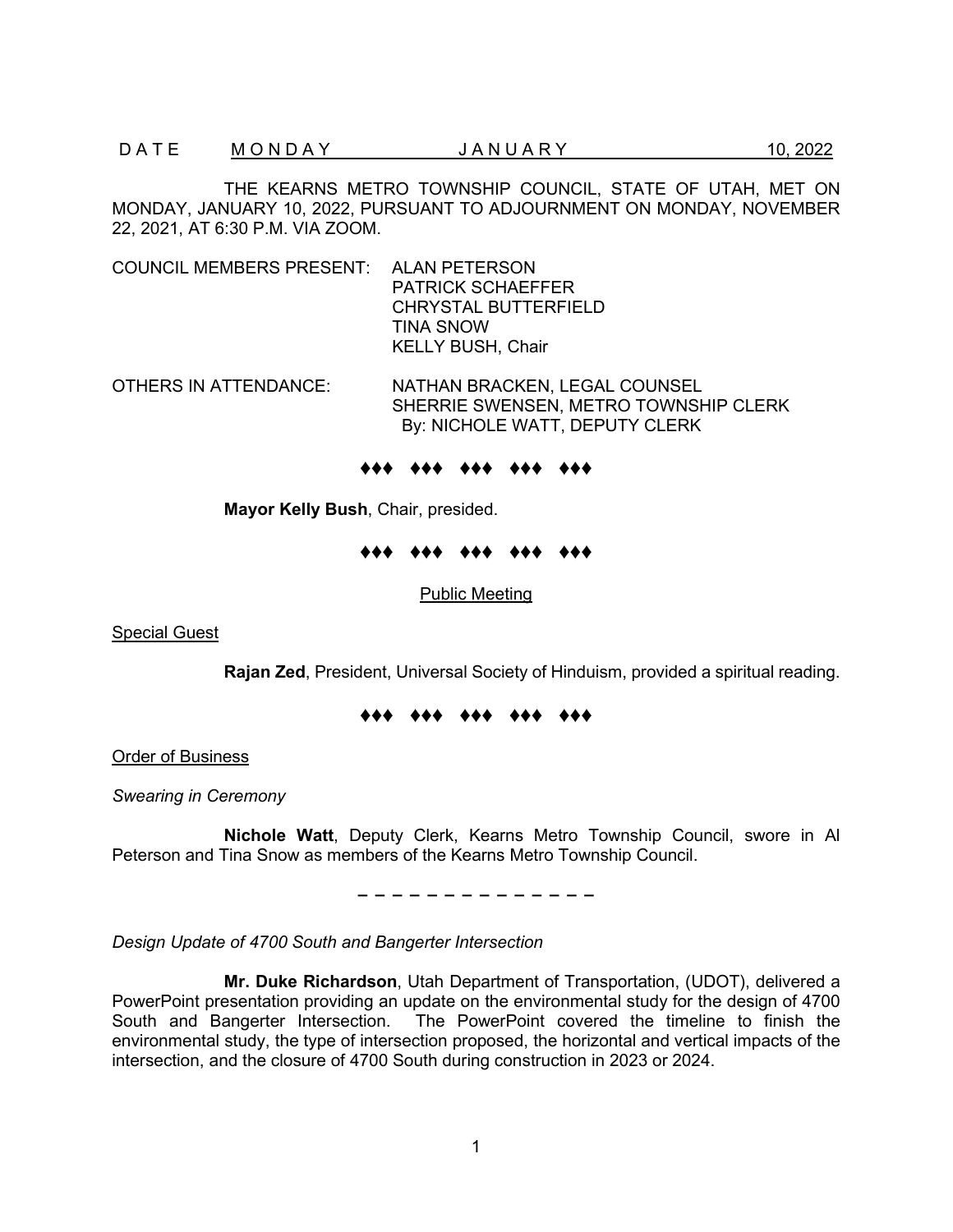**Mayor Kelly Bush** requested a copy of the PowerPoint so it could be posted on the Kearns Metro Township Council website.

− − − − − − − − − − − − − −

*Planning Commission – Plat Dedication*

**Molly Gaughran** presented Application #RWD2021-000495 wherein Salt Lake County is requesting plat approval for dedication in Kearns Metro Township for a public right-ofway of 1.742 acres of property located at 4715 South beginning at Arlington Park Dr. and continuing east. She stated this dedication is necessary for the continuing road construction in that area. The Municipal Services District planning staff has reviewed the proposal and no issues have been identified. The Kearns Metro Township Planning Commission recommended approval of this application.

Council Member Snow, seconded by Council Member Schaeffer, moved to approve this application. The motion carried unanimously.

# ♦♦♦ ♦♦♦ ♦♦♦ ♦♦♦ ♦♦♦

### Stakeholders Updates

### *Unified Police Department*

**Chief Levi Hughes**, Unified Police Department, updated the Council on the following:

- 
- Stats show the number of burglaries has decreased over the past several months, as well as the number of stolen vehicles. Meanwhile family offenses and traffic citations have increased.
- Requested ideas from Council regarding areas that need additional traffic work.
- Driving Under the Influence (DUI) enforcement operation was held on December 17, 2021, with over 70 traffic stops, but only one DUI. Additional operations will be held throughout 2022.

− − − − − − − − − − − − − −

*Wasatch Front Waste and Recycling District (WFWRD)*

**Pam Roberts**, General Manager, Wasatch Front Waste and Recycling District, updated the Council on the following:

- New staff members: Matt Ferguson, District Controller/Treasurer, Dustin Bradshaw, Refuse and Special Services Manager, and McKenna Tupa'i, Sustanability Coordinator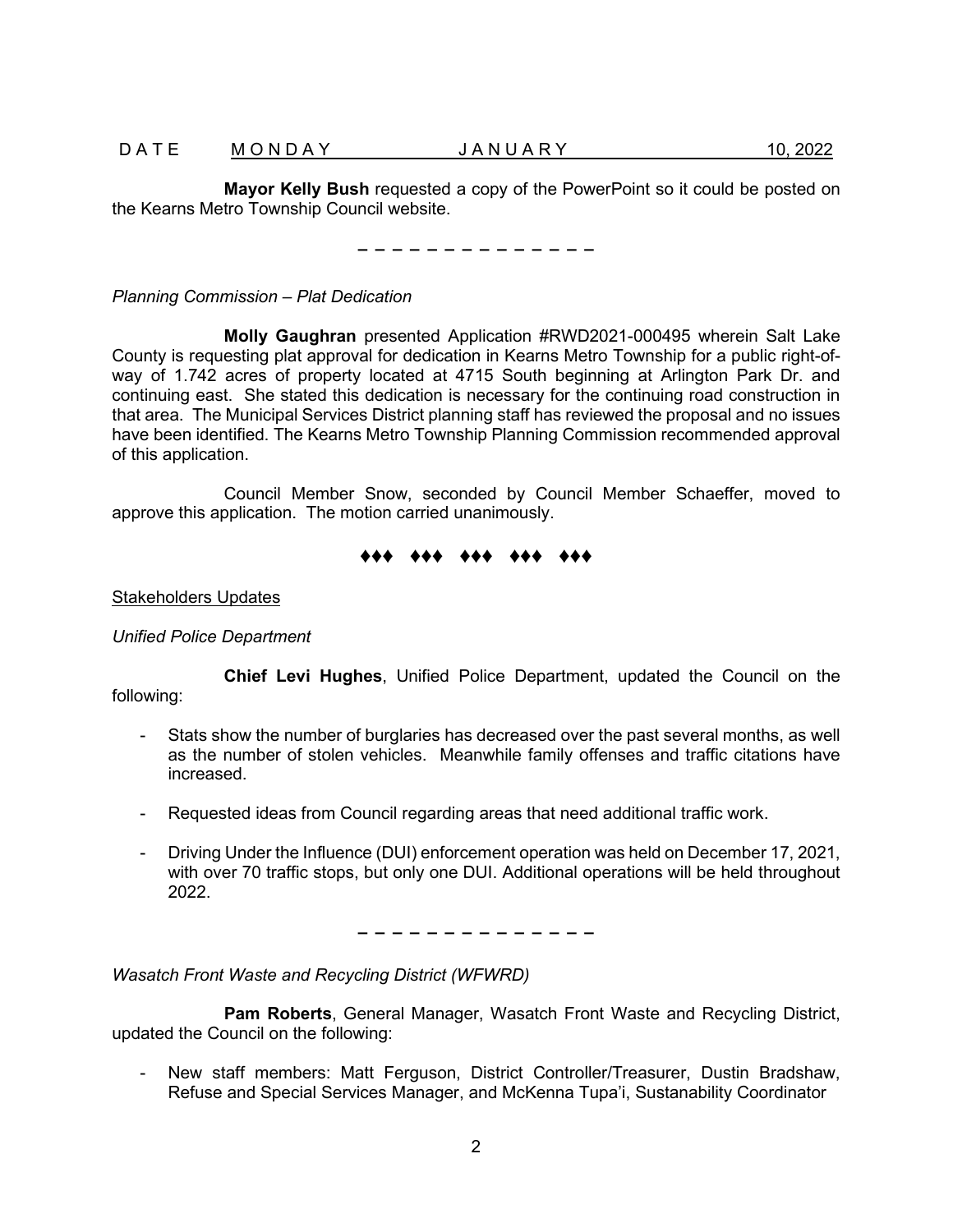### D A T E M O N D A Y  $J$  A N U A R Y  $10.2022$

- New board members represent the areas of Magna Metro Township, Emigration Canyon Metro Township, Millcreek, and Sandy City.
- Working to make website user friendly.
- Survey results show that customers would like more education relating to recycling.
- Premiums increased for workers compensation.
- WFWRD absorbed over \$1 million in salary increases, which cannot continue. An increase in the cost for services will happen in 2023.

**Council Member Snow** asked if the increase would allow for the return of the garbage collection bins in neighborhoods.

**Ms. Roberts** stated the increase would not allow for the garbage bins. There is a shortage of drivers, which affects this program.

**Mayor Bush** asked if WFWRD could investigate collecting the recycling can every other week, instead of weekly. This could help reduce increases scheduled for 2023.

− − − − − − − − − − − − − −

**Greg Anderson**, Kearns Water Improvement District, updated the Council on the following:

- - Working with State Legislature on bills relating to water issues
	- Water consumption was reduced by 13 percent in 2021
	- A 1.5-million-gallon water tank was finished this past year and another water tank was refurbished.
	- Emergency generators have been installed for all water pumps
	- The sewer station on Cougar Lane has been completed
	- Major projects going out to bid include the renovation of a line, which goes down 4700 South to Redwood Road and connects to the Central Valley line. Construction will start the latter part of spring.
	- Applied for and were denied America Rescue Plan Act (ARPA) funds for two water lines that need to be upsized. They will reapply for these funds.

− − − − − − − − − − − − − −

*Kearns Metro Township Community Council*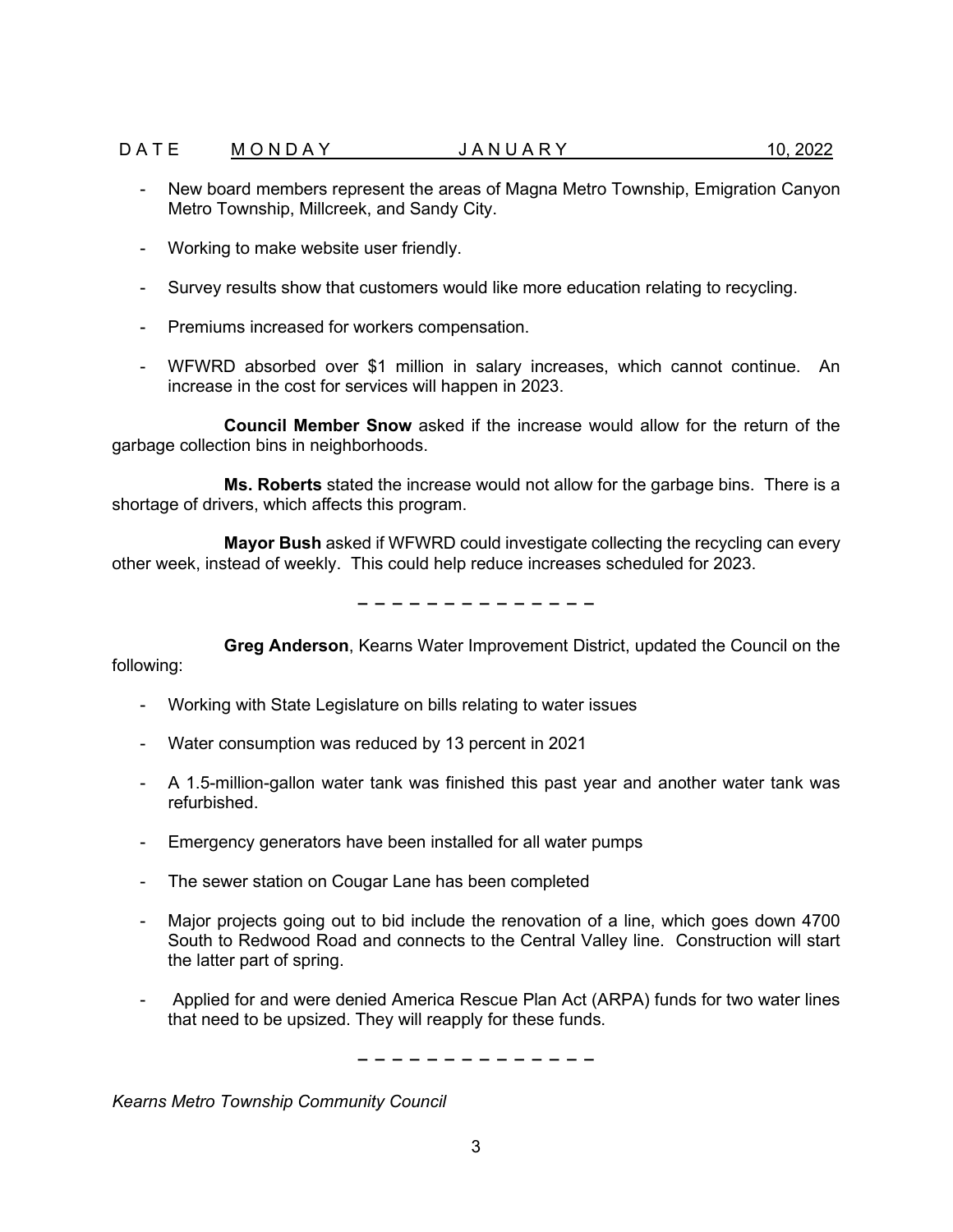### D A T E M O N D A Y  $J$  A N U A R Y  $10.2022$

**Roger Snow**, Chair, Kearns Metro Township Community Council, updated the Council on the following:

- Plans for this year include an Easter egg hunt, a parade, and the Fire and Ice celebration.
- Christmas on 5400 South was a success this year. Looking into different options for Santa Claus house. The current option is expensive.

− − − − − − − − − − − − − −

#### *Evidence to Success*

**Josh Nielsen**, Evidence to Success, updated the Council on the following:

- Survey on Healthy Utah will be going out to approximately 25,000 residents in Kearns. There will be an incentive included to encourage residents to fill out and return the survey.
- February 22, 2022, Parents Empower event will take placed.
- Emails are sent out weekly to inform residents on what is happening with Evidence to **Success**

**Becky Guertler**, Evidence to Success, thanked the Council for its support. She stated the Evidence to Success Youth Council conduced a coat drive for the homeless. It was successful.

**Cheryl Saunders**, Evidence to Success, stated she does the weekly email and if there were anything the Council would like to include, please contact her. The emails go out every Wednesday.

#### ♦♦♦ ♦♦♦ ♦♦♦ ♦♦♦ ♦♦♦

Other Business

*Appointment of Mayor*

**Council Member Schaeffer** nominated Kelly Bush as Mayor of the Kearns Metro Township Council.

**Council Member Snow** asked if the Council would be interested in electing the Mayor per term, instead of every year.

**Mayor Bush** stated per term would be best, it would be hard to catch a new mayor up with everything that she is involved with.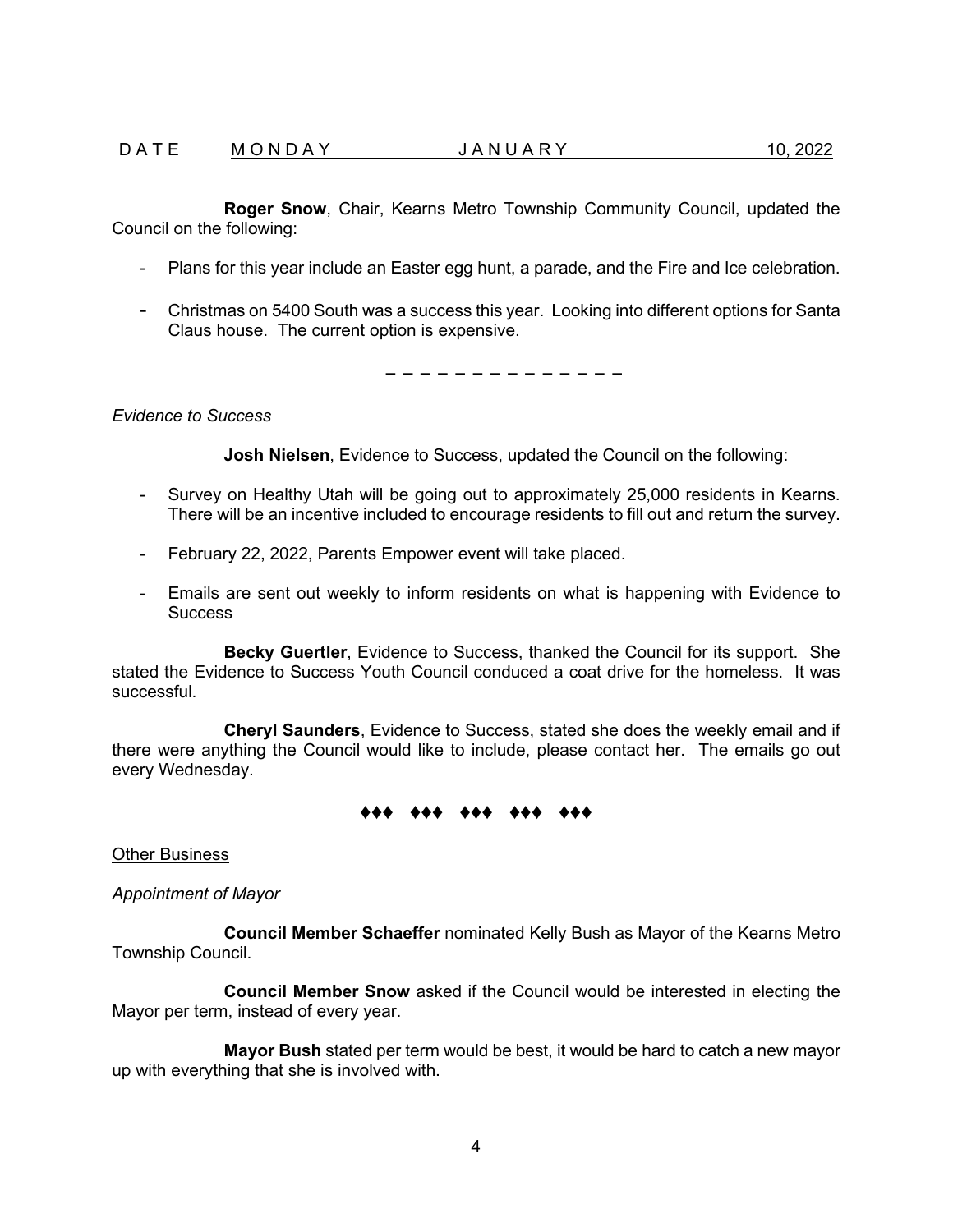# D A T E M O N D A Y  $JANUARY$  10, 2022

**Council Member Snow** stated when she covered for Mayor Bush it was really hard. It would take someone a long time to get caught up. She felt the appointment should be for at least two years if not four years.

**Council Member Peterson** stated he would be fine with the change; however, there are rules and regulations that would need to be change before this could happen.

**Mr. Nathan Bracken**, Legal Counsel, Kearns Metro Township Council, stated Kearns does have an ordinance that would need to be changed. This could happen at the next meeting. The Mayor could be voted on this month and the terms could be modified at the next meeting.

**Mayor Bush** accepted the nomination.

Council Member Schaeffer, seconded by Council Member Butterfield, moved to nominate Kelly Bush as the Mayor for the Kearns Metro Township for 2022. The motion carried by the following vote: Council Member Butterfield "Aye," Council Member Snow "Aye," Council Member Schaeffer "Aye," Council Member Peterson "Aye," and Mayor Bush "Aye."

*Deputy Mayor*

**Mayor Bush** nominated Council Member Snow as Deputy Mayor.

#### **Council Member Snow** accepted the nomination.

Council Member Schaeffer, seconded by Council Member Butterfield, nominated Tina Snow as the Deputy Mayor for the Kearns Metro Township for 2022. The motion carried by the following vote: Council Member Butterfield "Aye," Council Member Snow "Aye," Council Member Schaeffer "Aye," Council Member Peterson "Aye," and Mayor Bush "Aye."

− − − − − − − − − − − − − −

*Board Appointments*

**Mayor Bush** asked if all Council Members were okay with the boards they are on.

**Council Member Peterson** stated he would like to be put back on the Animal Services Board. He has talked with Council Member Butterfield, who is currently serving on the board, and she was okay with the change.

**Council Member Butterfield** stated she was okay with the change. She asked if there was another board the Mayor would like her to sit on.

**Mayor Bush** asked if Council Member Butterfield would like to sit on the Kearns Improvement District board.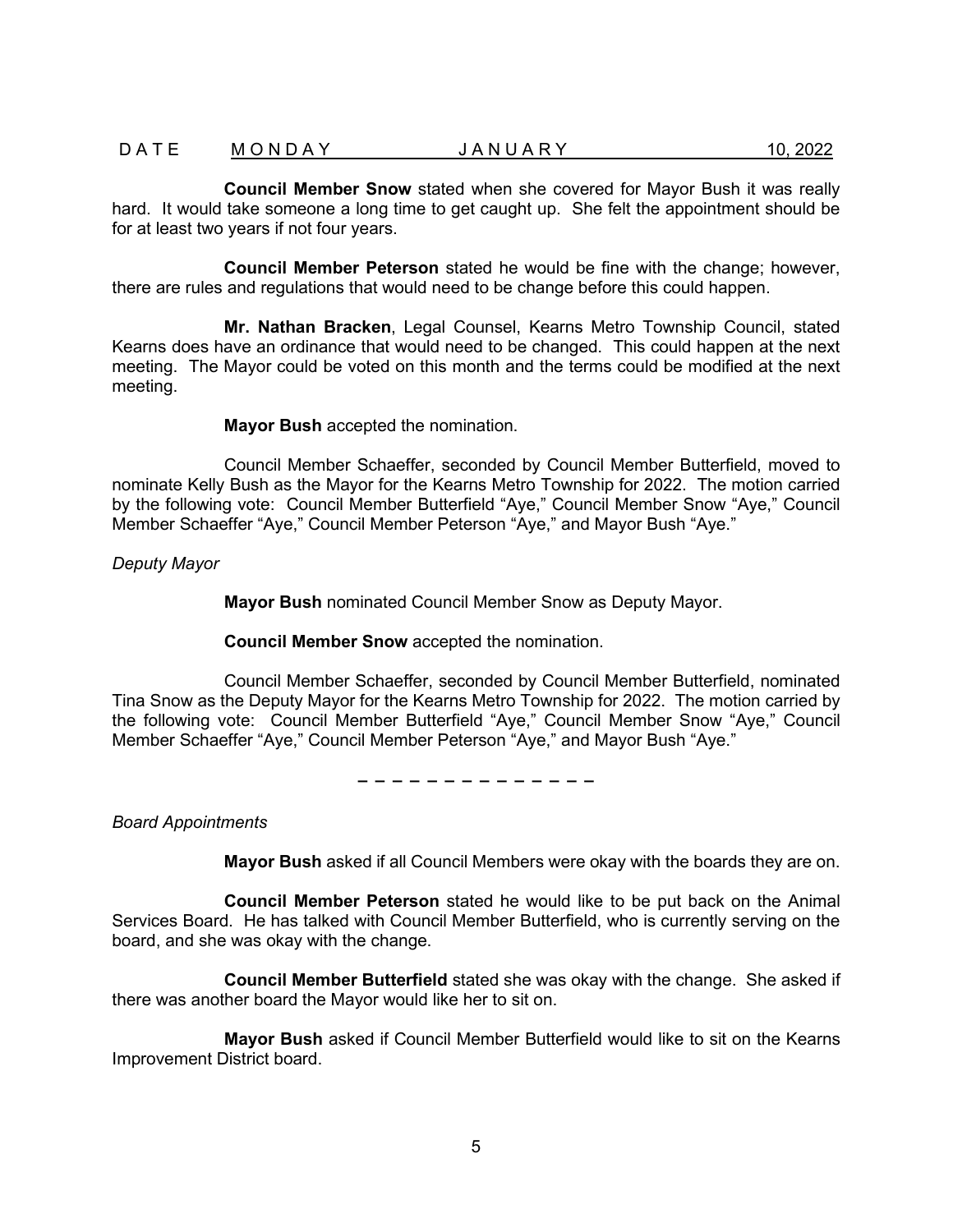### D A T E M O N D A Y  $J$  A N U A R Y  $10,2022$

**Council Member Butterfield** indicated that she would be willing to be on that board.

All Council Members indicated they were okay with the boards they sit on.

Council Member Snow, seconded by Council Member Peterson, moved to appoint Council Members to various boards as stated. The motion passed unanimously.

**Mr. Bracken** stated some of the boards require a letter from Mayor Bush indicating which Council Member was selected to be on a board. He would write the letters and have Mayor Bush sign them.

− − − − − − − − − − − − − −

*License Agreement with Zayo Incorporated for Work to be Performed on Sams Blvd.* 

**Mr. Nathan Bracken**, Legal Counsel, Kearns Metro Township, stated this license agreement would allow Zayo Incorporated to put in a fiber optic cable in the right-of-way easement on Sams Blvd.

**Mayor Kelly Bush** stated the goal is to do this project at the same time as the 4700 South update.

Council Member Butterfield, second by Council Member Snow, moved to approve the license agreement with Zayo Incorporated. The motion passed unanimously.

− − − − − − − − − − − − − −

*2022 Fee Schedule*

**Mayor Kelly Bush** stated there are no changes from last year's fee schedule.

Council Member Snow, seconded by Council Member Peterson, moved to approve the following resolution:

RESOLUTION NO. 2022-1-1DATE: January 10, 2022

# AN ORDINANCE OF THE KEARNS METRO TOWNSHIP COUNCIL ADOPTING THE 2022 FEE SCHEDULE

## **RECITALS**

WHEREAS, the Kearns Metro Township ("**Kearns**") contracts with the Greater Salt Lake Municipal Services District ("**MSD**") to provide planning and development services; and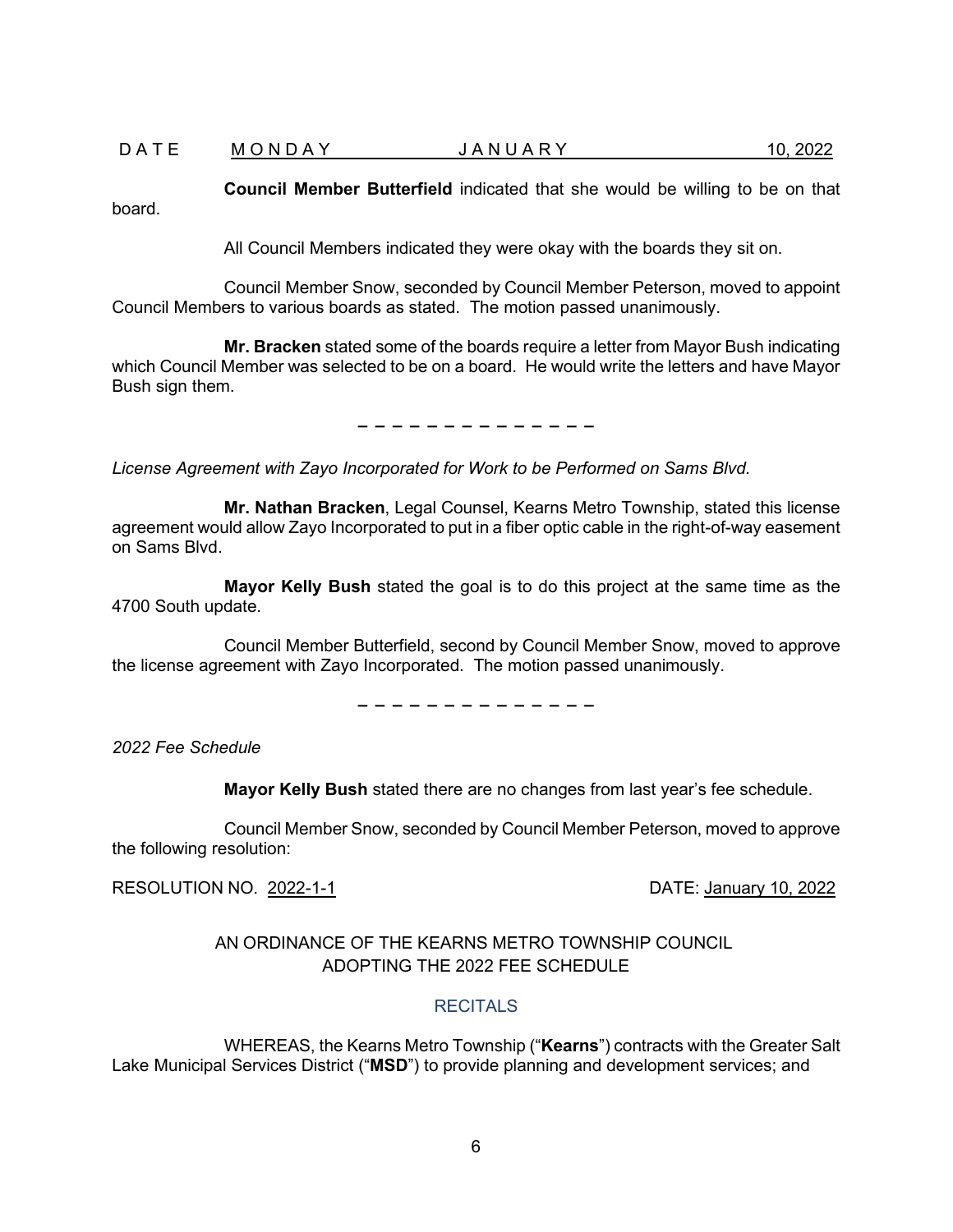WHEREAS, in addition to Kearns, the MSD provides planning and development services to the metro townships of Copperton, Emigration Canyon, Magna, and White City as well as unincorporated Salt Lake County; and

WHEREAS, Section 3.42.040(A)(1) of the Kearns Metro Code states that all "fees to be charged by [a Kearns] office or agency shall be proposed by the agency each year as part of the annual budget processes;" and

WHEREAS, Section 3.42.040(A)(3) states that "[u]pon review and approval of fees by the…council, the fee schedule shall be placed on file with the…clerk;" and

WHEREAS, the MSD board approved the attached 2022 fee schedule for the planning anddevelopment services the MSD provides; and

WHEREAS, the Council desires to adopt the attached 2022 fee schedule.

NOW, THEREFORE BE IT RESOLVED BY THE KEARNS METRO TOWNSHIP COUNCIL that effectively immediately:

- 1. The attached 2022 fee schedule is adopted pursuant to Section 3.42.040 of the Kearns Metro Township Code; and
- 2. Staff are instructed to file this resolution and the attached fee schedule with the Kearns Metro Township Clerk; and
- 3. Staff are instructed to post this resolution and the attached 2022 fee schedule to theKearns Metro Township website and to the "Municipal Resolutions Book" within the Kearns' Municode page; and
- 4. Except as otherwise stated with the attached 2022 fee schedule, the 2022 fee schedule does not modify or alter any civil penalties set forth within the Kearns Metro Township Code, including but not limited to the civil penalties set forth in Section 19.94.070.

APPROVED and ADOPTED this 10<sup>th</sup> day of January, 2022.

KEARNS METRO TOWNSHIP COUNCIL

ATTEST:

By /s/ KELLY BUSH Mayor

By /s/ SHERRIE SWENSEN Clerk/Recorder

The motion passed unanimously.

− − − − − − − − − − − − − −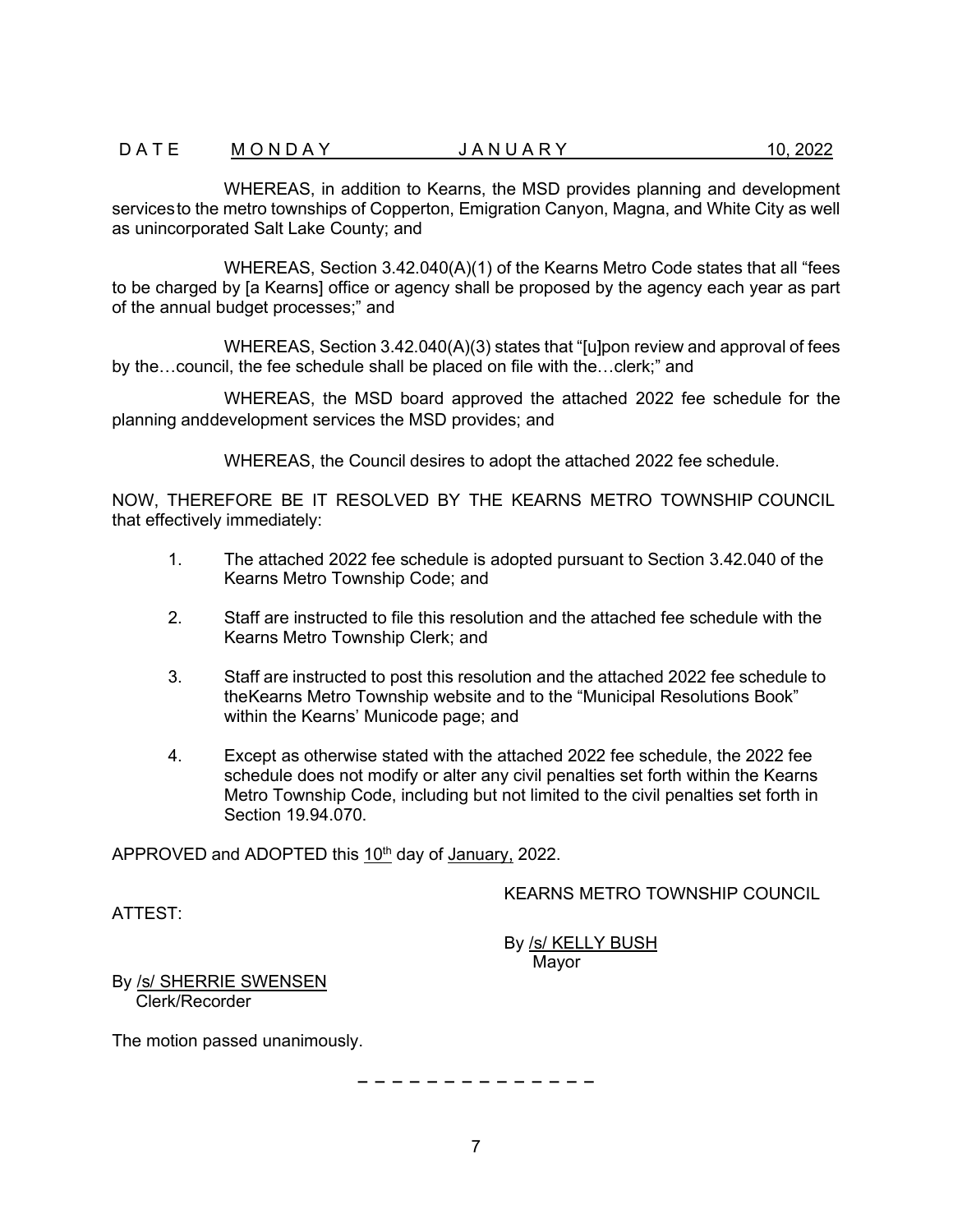### D A T E M O N D A Y  $J$  A N U A R Y  $10.2022$

*Budget Adjustment of \$60,000 from the Capital Restricted Funds to be used for Kearns Midway Drive to 8000 West Utah & Salt Lake Canal Trail Project.* 

**Mayor Kelly Bush** stated this budget adjustment is for Kearns' match on the Kearns Midway Drive to 8000 West along the Utah & Salt Lake Canal Trail. She was not aware that a \$2 million grant had been approved until she received information that Kearns needed to participate with matching funds and that is why it was not budgeted in the 2022 budget. Kearns match is \$60,000. The remaining match will be split between various entities.

**Mr. Nathan Bracken**, Legal Counsel, Kearns Metro Township, stated he wanted it on record that no public hearing was needed since this is a line item transferred.

**Mayor Bush** stated that was correct, this is a line-item transfer.

Council Member Snow, seconded by Council Member Peterson, moved to approve this budget adjustment of \$60,000. The motion carried by the following vote: Council Member Butterfield "Aye," Council Member Snow "Aye," Council Member Schaeffer "Aye," Council Member Peterson "Aye," and Mayor Bush "Aye."

− − − − − − − − − − − − − −

#### *CARES2 Funds signage to be Installed on the North and South Side of 4620 West 4865 South*

**Mayor Kelly Bush** stated the proposal is to use \$20,000 from the CARES2 Funds to install two feedback signs. Additional measures to help prevent traffic accidents at this location will also be put in. Three accidents have occurred at this location just this past week.

Council Member Snow, seconded by Council Member Butterfield, moved to approve this item. The motion carried by the following vote: Council Member Butterfield "Aye," Council Member Snow "Aye," Council Member Schaeffer "Aye," Council Member Peterson "Aye," and Mayor Bush "Aye."

− − − − − − − − − − − − − −

*Approval of Minutes*

Council Member Snow, seconded by Council Member Peterson, moved to approve the minutes of the Kearns Metro Township Council meetings held on November 8, 2021, and November 16, 2021. A correction was made to the November 8, 2021, Council meeting correcting the name "Kick Back Day" to "Take Back Day" as it relates to the amount of prescription drugs collected under Evidence to Success. The motion passed unanimously.

## ♦♦♦ ♦♦♦ ♦♦♦ ♦♦♦ ♦♦♦

Legal Updates and Information

*Rules of Order and Procedure Review*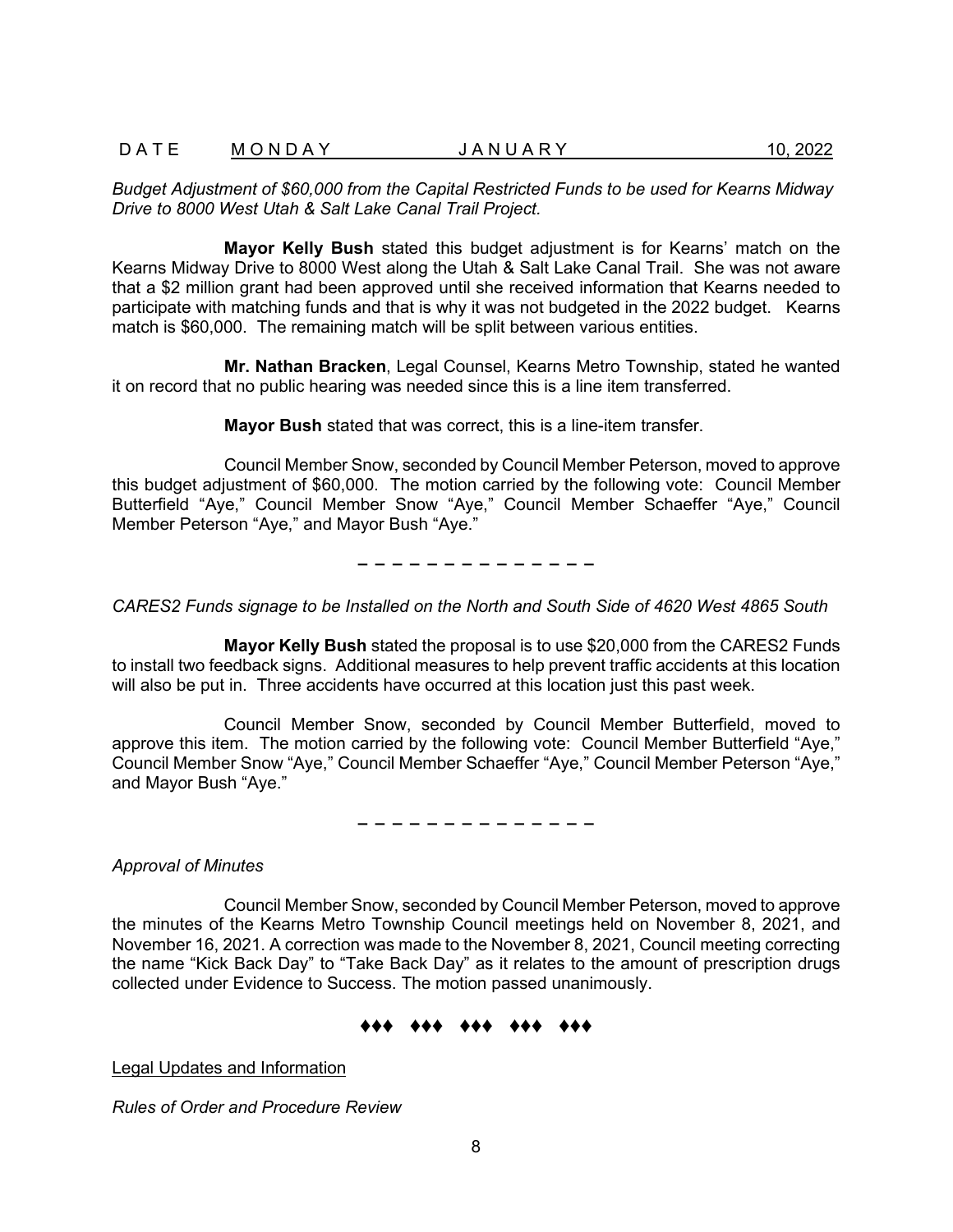**Nathan Bracken** introduced Lisa Baskins who was just hired by his firm. She will be working with him on the code updates. He stated Kearns Metro Township Council has a Rules and Procedure Policy that requires it to follow Robert Rules of Order. The goal is to make sure everything the Council does is transparent for the public. Council Members are required to take annual training relating to the open meetings act yearly and ethic training every two years. He will provide training on ethics at the next Council meeting. Included in the ethics training will be a discussion on conflict of interest and when the Council Members must declare a conflict. There are two types of conflicts; however, the general rule of thumb is that it needs to be disclosed before a vote is taken.

− − − − − − − − − − − − − −

*Open and Public Meetings Act Training* 

**Mr. Bracken** stated this training can be done online and he would suggest that it gets done as soon as possible. The League of Cities and Towns provides this training.

*Goals*

**Mr. Bracken** stated his priority for this year is to update the code. Another goal would be to create a Redevelopment Agency (RDA) Ordinance, which would allow the Kearns Metro Township to create RDAs. This would bring more businesses into the Kearns area.

**Mayor Kelly Bush** stated she would like the code updates to take another look at the parking requirements for rentals and subletting homes. Parking needed to be provided on the property.

**Mr. Bracken** stated he would investigate that as well as updating the sign ordinance.

**Mayor Bush** asked each Council Member to come up with three goals they would like to accomplish in 2022 and be prepared to discuss those during the February 14, 2022, Council meeting.

# ♦♦♦ ♦♦♦ ♦♦♦ ♦♦♦ ♦♦♦

Council Member Snow, seconded by Council Member Schaeffer, moved to close the open meeting of the Kearns Metro Township Council in order to discuss pending or reasonable eminent litigation. The motion carried by the following vote: Council Member Butterfield "Aye," Council Member Snow "Aye," Council Member Schaeffer "Aye," Council Member Peterson "Aye," and Mayor Bush "Aye."

− − − − − − − − − − − − − −

The meeting was reopened by vote during the closed session.